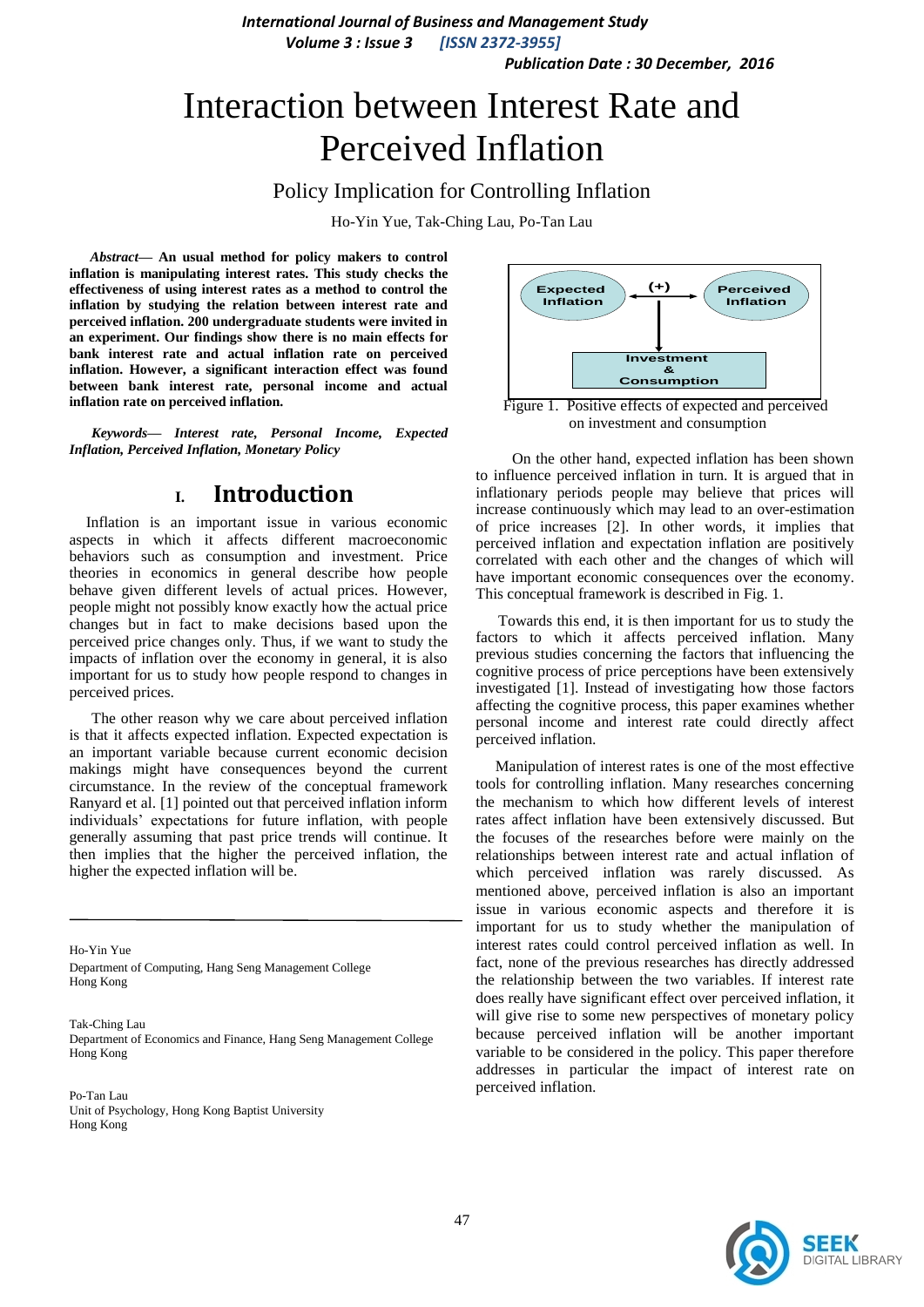#### *Publication Date : 30 December, 2016*

## **II. Hypotheses**

## *A. Personal income and perceived inflation*

Issues about how personal income affects perceived inflation have been extensively discussed. Fischer [3] believed that consumers would evaluate price changes based on changes in personal income rather than that on reference prices because he found that people perceive their real income and therefore economic well-being fall when they perceive prices of goods and services rise faster than that of their personal income. On the other hand, in a study of the effects of income on price evaluation, Gärling & Gamble [4] showed empirical evidences that people are not quite care about their personal income when they are asked to rate the expensiveness of product prices. Gärling, Gamble and Christandl [5] also found that ratings of expensiveness of expenditure and products are varying with inflation, yet it does not vary with income.

In this vein, whether personal income could affect perceived inflation is controversial and it worth to be discussed further. Based upon some of the new constructs we would like to check again the relationship between personal income and perceived inflation, we then formulate the following hypothesis (see Fig. 2):

H1. Income can affect perceived inflation, products and expenditure perceived as less expensive when personal income level is higher.

## *B. Interest rates and perceived inflation*

One of the main reasons for manipulating interest rates is that it can combat for high inflation. Suppose that a central bank intends to adopt a contractionary monetary policy and announces, for instance, an increase in the discounted rate. It may work through the following transmission mechanism: An increase in the discounted rate will increase the cost of commercial banks raising funds and thus commercial banks will in turn raise interest rates for their loans made to their customers. These may then suppress the inflationary pressure from the demand side.

Furthermore, if the credibility of monetary policy is high, such announcement may trigger the expectation that the past inflation will not continue and that people expect the prices to remain stable in the future. People are thus likely to judge prices to be not as expensive as expected than before, leading to the possibility of the fall in perceived inflation. In this vein, none of the previous researches has directly addressed. Based on the above arguments we propose the following hypothesis (see Fig. 3):

 H2. Interest rate can affect perceived inflation, products and expenditure perceived as less expensive when interest rate is higher.



 Figure 2. Effects of personal income on perceived Inflation



 Figure 3. Effects of interest rate on perceived Inflation

## **III. Method**

#### *A. Participants*

Two hundred participants participated in this study. They are the students from one of the universities in Hong Kong. They were all on voluntary basis and found by convenience sampling. All the participants were randomly assigned into control group (no inflation, no bank interest rate) and three experimental groups with equal size, each condition have 50 people. The experimental groups are 5% bank interest rate and 5% inflation; 5% bank interest rate and no inflation; and no bank interest rate and 5% inflation.

#### *B. Design and Measure*

The data was collected through a questionnaire survey. The task was adapted from Garling, Gamble and Christandl [5]. This task composed of three parts with different salaries. The level of salary was referred to the 2013 report on annual earnings and hours survey conducted by Hong Kong Census and statistics department. Twenty-fifth, 50th and 75th percentiles of monthly wage distribution for all employees in Hong Kong were chosen to represent different level of income in order to test the perceived inflation under different income level, and the 25th, 50thand 75th percentile is \$10000, \$14000 and \$22000 respectively. There was an instruction at the top of each part about the rating participants were asked to perform at the same page. In the first part, participants were asked to imagine that they have \$14000 salary per month. In the second part, participants were asked to imagine that their company reduced their salary from \$14000 to 10000. Finally, participants were asked to imagine that they have changed their job, and their salary increased from \$10000 to \$22000 per month in part three. In the same page, there was a list of goods (e.g. watch) or services (e.g. mobile service) they would need to purchase in the following month after the salary had distributed. The prices of the expenditure referred to the actual prices in daily life (i.e. the price of the transportation fee referred to the price of subway in Hong Kong, the price of sport shoes was referred to sport shoes of Nike).

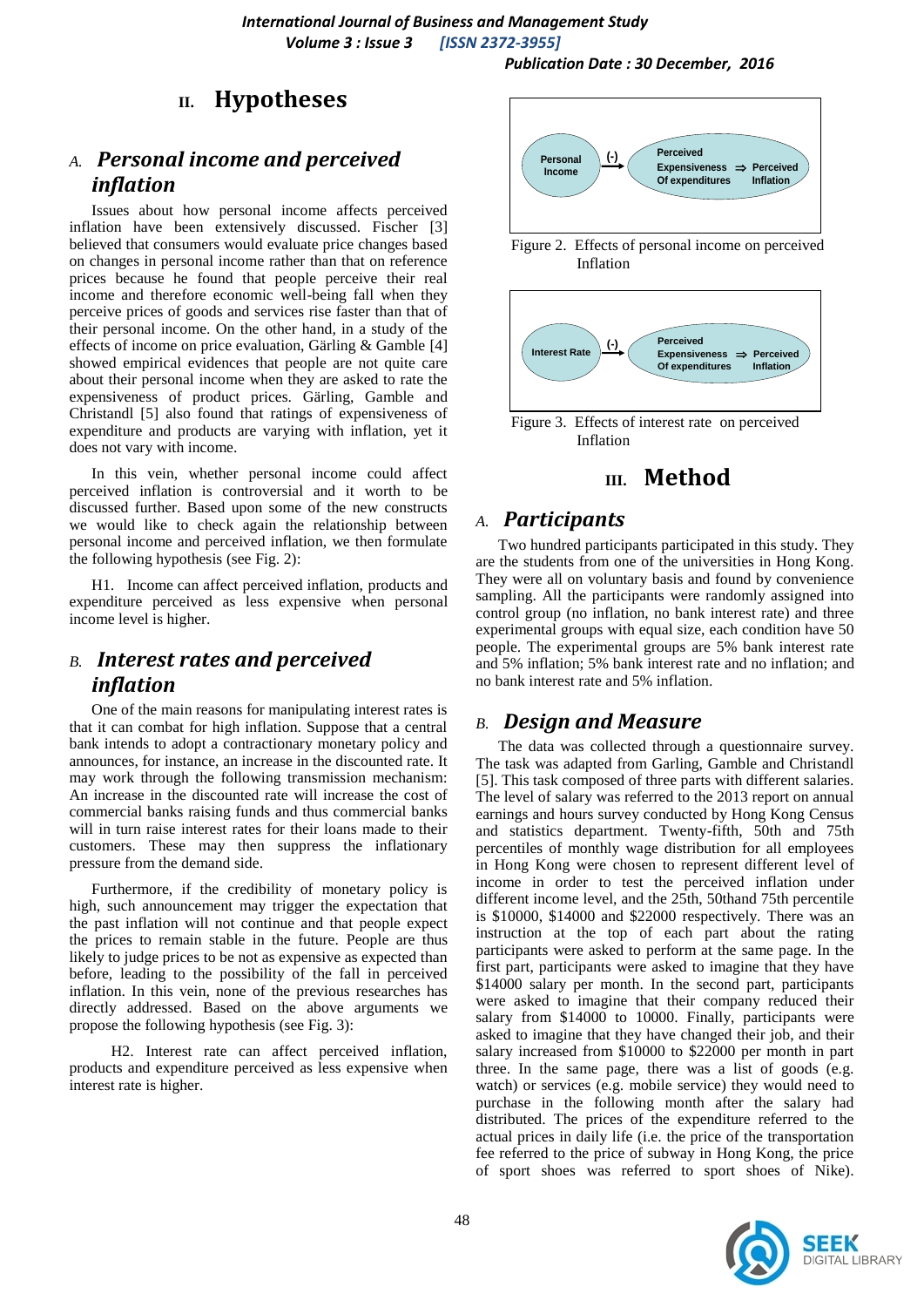#### *Publication Date : 30 December, 2016*

Participants' task was to rate how expensive they found each of these products or services in the list. Nine-point rating scales were used that ranged from -4 (inexpensive) to 4 (expensive) over 0 (neither expensive nor inexpensive). Each part contains 11 trials; the whole task has 33 trials in total.

In control condition, participants were informed that they do not have any income except for the salary. In 5% bank interest rate and 5% inflation condition, the prices in the list increased by 5% but participants were informed only that the bank interest rate is 5%. In 5% bank interest rate and no inflation condition, likewise, participants were informed only that the bank interest rate is 5%. In 0% bank interest rate and 5% inflation condition, participants were asked to imagine that the bank interest rate is zero and again they were not informed anything about the inflation rate.

#### *C. Procedure*

 Before the questionnaire was distributed, participant was required to sign the consent form first. A booklet was then disturbed to participants, which contain the condition participant assigned. Experimenters would tell the participants not to look backward the booklet in order to prevent participant's bias in such a way that they alter their behavior to what they assume the experimenters expect. Participants would also be informed that the result would be affected if they look backward to the booklet. The task takes 20 minutes to finish; participants can have a short break during the process of completing the questionnaire. During the process of completing the questionnaire, if participants asked whether the prices of the expenditures are same in each page, experimenter will answer that they can rate the same score if they think that the prices of the expenditures are the same in order to reduce the experimenter bias.

## **IV Result**

 The analyses focus on how people feel the expensiveness of products and expenditure under different bank interest rate and inflation rate. The perceived inflation was subjected to a 3 x 2 x 2 (Income [10000,14000, 22000] x inflation rate [0%, 5%] x bank interest rate [0%, 5%]) analysis of variance (ANOVA) with repeated measure in order to test the effect of bank interest rate and inflation on perception of inflation under difference income level. Since the box's test of equality of covariance matrices is significant ( $p = .001$ ,  $p < .05$ ), the p value of testing the main effect and interaction effect of variables should be fewer than .001 representing the effects are significant. The result shows a significant interaction effect between income, inflation rate and bank interest rate  $F(1, 196) = 14.584$ , p < .001(See table 1, Fig. 4 & 5).

 Fig. 5 shows the effects of income and inflation on ratings of expensiveness of products and expenditure when there is no inflation rate; it shows that the ratings of expensiveness of products and expenditure in \$10000 income conditions are higher than \$14000 and \$22000 income conditions when there is no bank interest. There is an interaction between inflation and income when there is no interest rate. Figure 6 shows the effects of income and

inflation on ratings of expensiveness of products and expenditure when the interest rate is 5%, it shows that the ratings of expensiveness of products and expenditure in \$10000 income conditions are higher than \$14000 and \$22000 income conditions when there is 5% of bank interest. Moreover, there is an interaction between inflation and income also when there is 5% interest rate.

 With regard to the effect of inflation and bank interest rate, there is no significant main effect of inflation on expensiveness of products and expenditure  $F(1, 196) = .919$ ,  $p = .339$  (See table 2). In addition, there is no significant main effect of bank interest rate  $F(1, 196) = .349$ ,  $p =$ .555(See Table 2).The result rejects the hypothesis that bank interest can affect people's perceived inflation.

 On the other hand, with regard to the effect of income, the test of Mauchly's test of Sphericity is significant ( $p <$ .01), so the result of greenhouse-Geisser is reviewed in this study. There is a significant main effect of income on expensiveness of products and expenditures  $F(2,392) =$ 298.077,  $p < .001$ , ratings of expensiveness of products and expenditure in \$10000 income condition ( $M = 1.864$ , SD = 1.202) is significantly higher than \$14000 income condition  $(M = 1.067, SD = 1.117)$ , and \$14000 income condition is significantly higher than \$22000 income condition ( $M =$  $.194$ ,  $SD = 1.414$ ).

Table 1: The effect of income on expensiveness of products and expenditures and the interaction between income, inflation and bank interest rate in task one

| Source                                     | SS      | df              | MS <sup>-</sup> | F                          |       |
|--------------------------------------------|---------|-----------------|-----------------|----------------------------|-------|
| Income                                     | 279.107 |                 |                 | 1.363 204.724 298.077 .000 |       |
| Income x Inflation                         | 1.688   | 1.363           | 1.238           | 1.803                      | .178  |
| Income x Bank<br>interest rate             | .927    | 1.363           | .680            | .990                       | .346  |
| Income x Inflation<br>x Bank interest rate | 13.656  | 1.363           |                 | 10.017 14.584              | - 000 |
| Error(perceived)                           |         | 183.527 267.214 | .687            |                            |       |

| Source                            | SS    | df           | MS`        | $\overline{F}$ | Ŋ    |
|-----------------------------------|-------|--------------|------------|----------------|------|
| Inflation                         | 3.453 | 1            | 3.453 .919 |                | .339 |
| Bank interest rate                | 1.312 | 1            | 1.312 .349 |                | .555 |
| Inflation x bank<br>interest rate | 1.886 | $\mathbf{1}$ | 1.886 .502 |                | .480 |
| Error(perceived) 736.854          |       | - 196        |            |                |      |

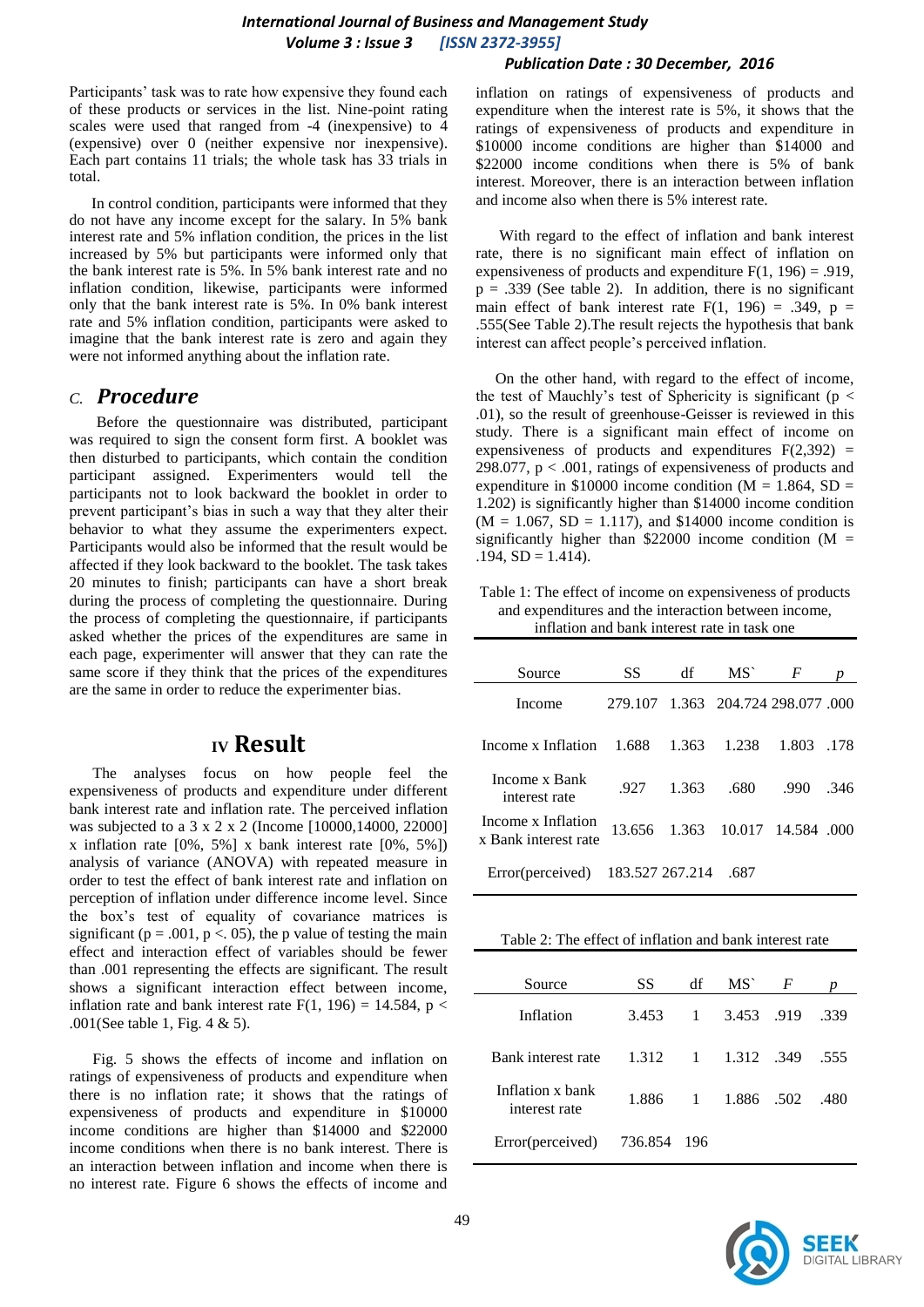# 10000 Ratings of Expensiveness of Products and  $\overline{a}$ Inflation

Figure 4. Interaction effect between income, actual inflation with no bank saving interest



Figure 5. Interaction effect between income, actual inflation with 5% interest rate

## **<sup>V</sup> Discussion**

 One of the objectives for this study is to examine whether actual inflation rate and perceived inflation are the same to people. Results show that changes of ratings of expensiveness of products and expenditure are not equal to the price changes. It shows that there is no significant main effect of inflation rate on the ratings of expensiveness of products and expenditure. It also consists with the previous studies that people failed to perceive price increase accurately [6]. Participants were informed in the study that they were not able to look backward to the booklet in order to prevent response bias. As a result, they failed to distinguish the differences between the price and expenditure under different conditions. It then suggests that inaccurate price perception may be due to incomplete memory of price [7][8].

 Besides, we also would like to examine whether income can affect perceived inflation. As mentioned there is a significant main effect of income on the ratings of expensiveness of products and expenditure which is consistent with the first hypothesis that income can affect perceived inflation. It then also suggests the ideas mentioned above that people tend to perceive that they are better off even though the inflation rate is higher than that of the rise in money income because of money illusion [4]. As discussed above, a rise in interest rate might reduce

#### *Publication Date : 30 December, 2016*

perceived inflation because of the negative effect on expected inflation. However, the statistical result shows that the above interest rate channel alone is not strong enough to produce a significant effect on perceived inflation. One of the possible explanations perhaps is that participants have low financial literacy of which they simply do not understand the transmission mechanism to which how interest rate could affect inflation. This is especially true in the economic context of Hong Kong where there is no independent monetary policy under the linked exchange rate system. But the result also indicates that there is significant interaction effect between actual inflation, income and bank interest rate on perceived inflation. We found that with the conditions of 5% inflation and 5% interest rate, participants with \$22000 income perceived products and expenditure less expensive as opposed to the conditions of 5% inflation and zero interest. On the other hand, participants with \$10000 income perceived products and expenditure less expensive under the conditions of 5% inflation and zero interest, but they perceived products and expenditure more expensive when they were informed that there was 5% of interest rate. Such an interaction effect between personal income, actual inflation and interest rate on perceived inflation implies that personal income might moderate the relationship between interest rate, actual inflation and perceived inflation.

 Towards this end, an increase in interest rate alone might not have strong impact on expected and therefore perceived inflation. But what if both interest rate and personal income increase simultaneously? A rise in income might reduce perceived inflation. In addition, as discussed above a fall in perceived inflation might reduce expected inflation in turn [9][10] which might therefore reinforce the negative impact of a rise interest rate on perceived inflation (See Fig. 6). In other words, it is possible that a rise in interest rate might reduce perceived inflation if there is a strong income effect.

 As mentioned above, it might be due to the problem of low financial literacy that comes up the result that a rise in interest rate could not reduce perceived inflation. Thus, in order to increase the effectiveness of monetary policy on perceived inflation, the government needs to provide more financial education to promote the public awareness of the influences of interest rates on inflation.



Figure 6. Interaction effect between income, actual inflation and interest rate on perceived inflation